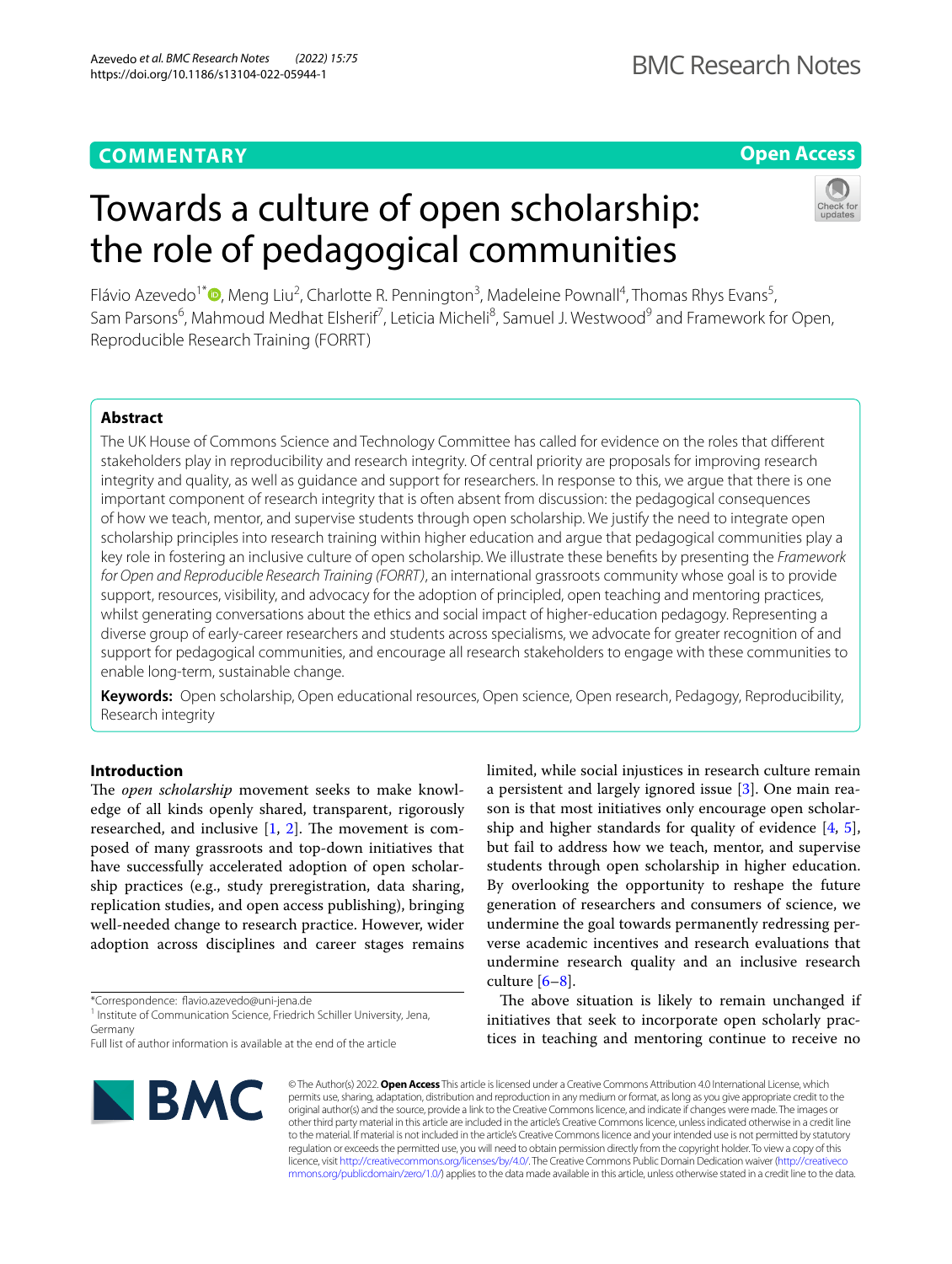support from stakeholders and no recognition or reward from institutional policies and procedures. In a typical University, for example, the time of faculty members and researchers is spread across teaching, research, and administration, and for those on research contracts, is focused on academic outputs, grants and external engagement. This lack of support and reward works as a disincentive to teaching through open scholarship and, therefore, to promoting best practice in research integrity and culture. As a result, even though the wave of scientifc reform is infuencing scientifc practices and norms globally, the current model of higher education is largely outdated with respect to open scholarship with many students fnishing their degree without ever learning about the 'credibility crisis' or open scholarship practices [[9\]](#page-4-7).

We propose that pedagogical communities play a fundamental role in incorporating open scholarship in higher education with the view to improve future research practice and culture. Pedagogical communities are educationally-oriented 'open science communities' [[10\]](#page-4-8) that make open science knowledge accessible and facilitate communication between academia and policy. They also advocate for the integration of open scholarship into higher education and raise awareness of its pedagogical implications and associated challenges. Pedagogical communities equip educators with the necessary didactic tools to incorporate open scholarship into curricula and educators' teaching, mentoring, and research practices.

In what follows, we outline the advantages of integrating open scholarship into higher education. We discuss what pedagogical communities can bring to the open scholarship movement, and exemplify their potential benefts with one such community. We call for greater collaboration between pedagogical communities and all the stakeholders of research to minimise the demands of introducing open scholarship pedagogy and to improve and make future-proof—research integrity.

# **What are the benefts of integrating open scholarship into higher education?**

Teaching open scholarship benefts students, researchers, and society.

First, undergraduate and postgraduate students in social and health sciences are unnecessarily disadvantaged if they wish to have a research career inside or outside academia. Open scholarship is generally not taught in higher education but is increasingly being practiced in research, and this misalignment is compounded by the fact that the standard practices being taught to students tend to not prioritise research transparency or quality (e.g., by reporting post-hoc analyses as confrmatory, discouraging replication studies, focusing on novel research). By supporting the teaching of open scholarship at the undergraduate and postgraduate level, pedagogical communities help improve the quality of research produced by future generations of career researchers.

Second, from the perspective of researchers, the integration of open and reproducible practices into teaching facilitates the alignment between research belief and research practice. We argue that open research is incomplete without open educational practices. Core values such as openness, transparency, inclusivity, accessibility, and reproducibility are not exclusive to research alone and should be embedded in teaching. Training our future researchers and consumers of science through open scholarship allows open science practices to become the norm and to be passed on to the next generation, cumulatively consolidating the foundation for a more reproducible and inclusive science.

Third, integrating open scholarship into higher education advances social justice which, whilst being the most fundamental, is arguably one of the most overlooked tenets of contemporary scholarship [\[11](#page-4-9)]. Indeed, open scholarship, including open educational resources, is underpinned by the powerful idea that knowledge is a public good for all of humanity [\[11–](#page-4-9)[13\]](#page-4-10). Current academic systems perpetuate global inequalities with prescribed dogmas, reinforced hierarchies, and hidden curricula. There are still systematic barriers to accessing scientifc knowledge, where barriers exist not only between and within institutions but also between academia and the public. Integrating open educational resources into higher education can remove barriers to entry and facilitate career progression by offering students and aspiring scholars accessible and ethicallycurated tools to critically engage with the process of science-making, ultimately enhancing diversity and representation within science.

While there are few notable exceptions, e.g.,  $[14-16]$  $[14-16]$  $[14-16]$ , attempts to incorporate open scholarship in higher education often require a crowd-sourced, community-based efort. Pedagogical communities exemplify a promising pathway towards a culture of open scholarship practices in research, education and training, empowering individual members of the research community. This includes not only those who conduct research on a day-to-day basis, but also students who constitute our future scientifc community.

## **Bridging the gap: the role of pedagogical communities**

Fostering a culture of open scholarship practices through communities (e.g., Framework for Open and Reproducible Research Training (FORRT; [https://forrt.org\)](https://forrt.org), Collaborative Replications and Education Project (CREP; <https://osf.io/wfc6u>), ReproducibiliTea ([https://repro](https://reproducibilitea.org)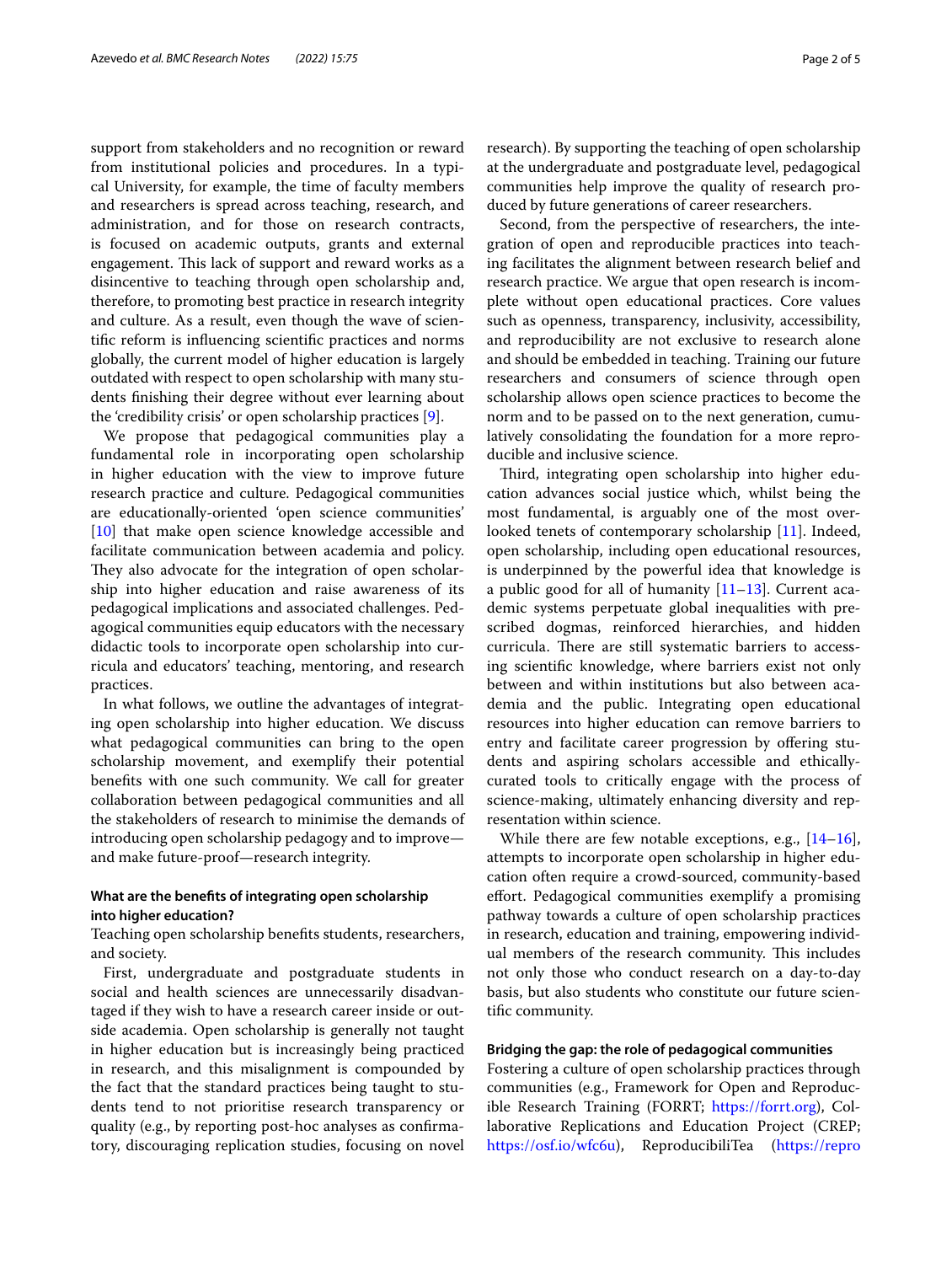[ducibilitea.org\)](https://reproducibilitea.org), Reproducibility for Everyone (R4E; <https://www.repro4everyone.org>), Open Science Communities (OSCs; <https://www.openscience.nl>), Principles and Practices of Open Research (PaPOR TraIL; [https://](https://osf.io/863ks) [osf.io/863ks\)](https://osf.io/863ks), Teaching Integrity in Empirical Research (ProjectTier; <https://www.projecttier.org>), Reproducible Interpretable Open and Transparent Science Club (RIOT Science Club; <http://riotscience.co.uk>), Open Scholarship Knowledge Base (OSKB; [https://www.oercommons.](https://www.oercommons.org/hubs/OSKB) [org/hubs/OSKB](https://www.oercommons.org/hubs/OSKB)), and Berkeley Initiative for Transparency in the Social Sciences (BITSS; [https://www.bitss.](https://www.bitss.org) [org](https://www.bitss.org)) can bring important benefts to the academic community. Despite the diferent mission and scope of these initiatives, all are working towards integrating open scholarship into higher education while helping advance research integrity, transparency, reproducibility, and ethics through pedagogical reform. Pedagogical communities are key in facilitating the co-creation of open scholarship educational materials. Resources and didactics '*by educators for educators'* are crucial in facilitating the integration of open scholarship into higher education and reducing the burden placed on scholars. Pedagogical communities also offer a much-needed environment wherein scholars share individual experiences, identify common hurdles, and iteratively enhance their pedagogy towards better addressing the unique challenges ensuing from curricular reform. Through these exchanges, pedagogical communities help create a culture of open scholarship, benefting those within the community, and those that interact with it.

Pedagogical communities also offer a low-entry point into improved research and pedagogical practices. As pedagogical communities welcome scholars from all levels, and often particularly early career researchers, they are an accessible space for educators wishing to learn and practice open scholarship. By cutting across career stages, these communities become essential to instilling the revised values and norms of open scholarship.

Further, pedagogical communities play a key role in ofering a sense of community to those who would otherwise be deprived of such a learning opportunity when there are fewer top-down initiatives and infrastructure to encourage change. As such, these communities are essential to address recent concerns regarding the lack of diversity in the open scholarship movement, e.g., [[17–](#page-4-13) [21\]](#page-4-14). By breaking the boundaries of academic felds and geographical locations, such communities contribute to the advancement of social justice, making the movement more diverse and representative of the plural needs of academics.

We argue the integration of open scholarship into higher-education should not be seen as an additional layer to existing reform proposals—e.g., methodological reform, research ethics and integrity, societal impact, diversity and inclusion—but rather one that can unite them. Pedagogical communities provide an alternative to the current academic reality by creating and implementing fairer norms; building the foundations for an inclusive and safe environment welcoming to all people and perspectives; working towards crediting members for their work and helping them claim it; and creating didactic resources that unburden educators and unravel the hidden curricula. Whether focusing on creating and developing new methods of education, addressing the new challenges of curricular reforms ensuing from new and improved research norms, or highlighting the importance of epistemic, cultural, and demographic diversity, pedagogical communities are central to a broad range of solutions ensuing from the credibility revolution [[5\]](#page-4-4). In sum, pedagogical communities go beyond educational and network purposes, working towards redefning the culture of open scholarship sustainably from within.

# **A roadmap towards creating open pedagogies for open scholarship practices**

Established in 2018, the Framework of Open and Reproducible Research Training (FORRT) is one such pedagogical community aiming to build, together with educators and students, a pathway to the stepwise adoption of principled, open teaching and mentoring practices, whilst also generating a conversation about the ethics and social impact of higher-education pedagogy. It responds to calls for a wider interpretation of open scholarship as inclusive scholarship, e.g., [\[21](#page-4-14)[–23](#page-4-15)] by involving those at all stages of learning. In this sense, FORRT's mission seeks to empower teachers and their students, who may fnd it otherwise challenging, to not only develop strong competencies in this area but also incorporate open scholarship into their teaching and learning.

To achieve its aims, FORRT has accomplished 12 unique initiatives to date  $[11]$  $[11]$  $[11]$ , which also illustrate the role that pedagogical communities play in co-creating materials that lower barriers to entry into open scholarship [\(https://forrt.org/nexus\)](https://forrt.org/nexus). In a hackathon held at the 2021 Society for the Improvement of Psychological Science Annual Conference, the FORRT community drew from experts, interested parties, and stakeholders to cocreate several evidence-based, publicly accessible lesson plans and>60 ready-to-run activities that are accompanied by teaching notes and can be integrated into existing taught courses (see <https://forrt.org/lesson-plans>; [\[2\]](#page-4-1)). This initiative addresses the lack of open source educational resources, which is essential to facilitate engagement with, and adherence to, research integrity and transparency, replicability, reproducibility, openness, and accessibility. Another important initiative aimed to deal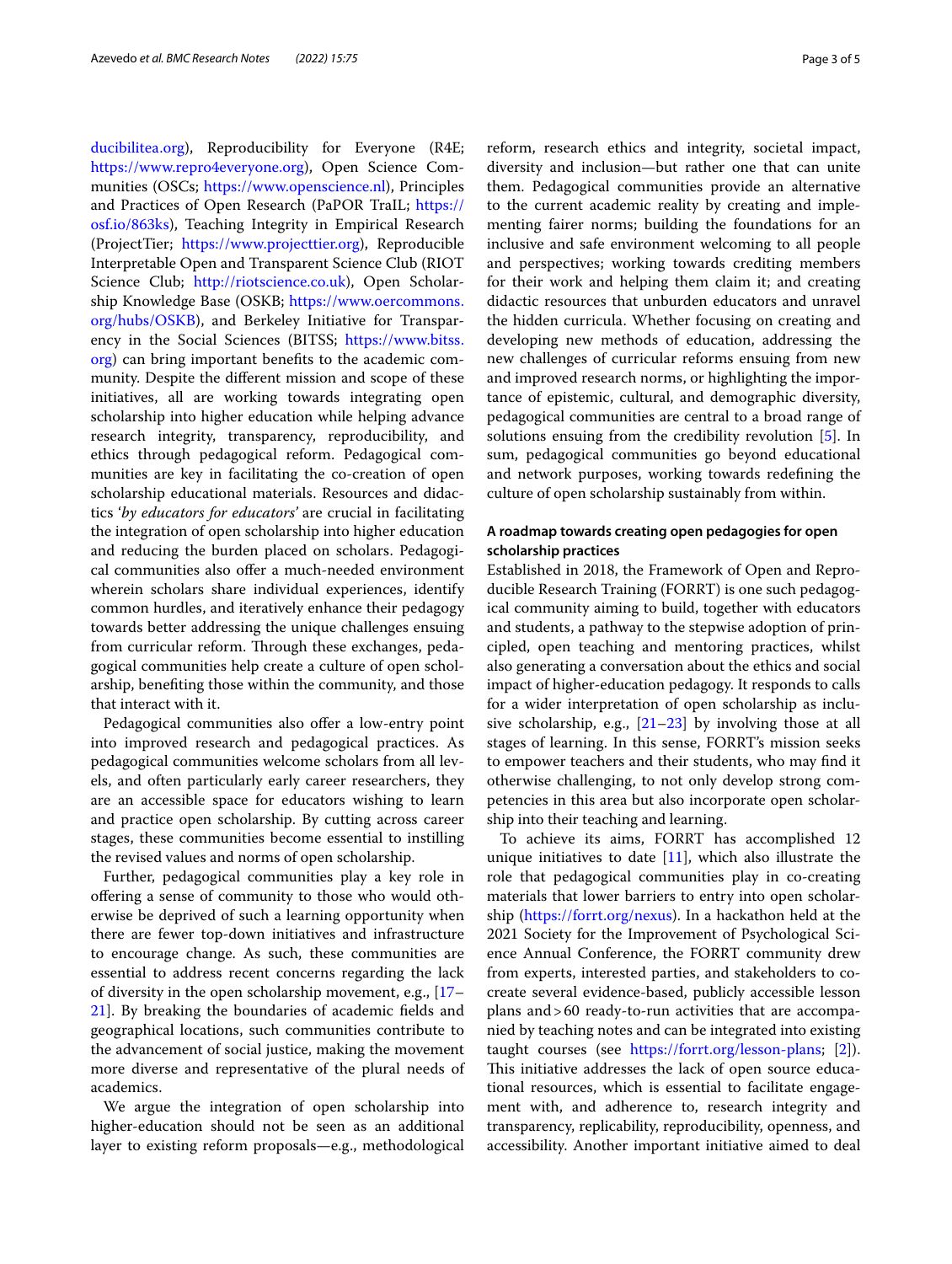with the overwhelming new (and ever-evolving) nomenclature in open scholarships, which can act as a barrier to incorporating open scholarship into higher education. Here, over 100 members of the FORRT community produced a consensus-based, editable Glossary of over 250 terms and their concise defnitions with supporting references [\(https://forrt.org/glossary;](https://forrt.org/glossary) [[1\]](#page-4-0)). The glossary provides a shared perspective and language to beneft researchers and teachers alike, whether experienced or newcomers to open scholarship, whilst also highlighting important considerations for social justice by making a wide range of accessibility and inclusivity-related terms well-represented within its language. Lastly, to reduce the burden on educators aiming to integrate open and reproducible practices into their teaching and mentoring, and aid in the learning process of any person interested in staying up-to-date with the open scholarship literature, FORRT has prepared over 200 summaries of academic articles related to varied topics on open and reproducible practices (<https://forrt.org/summaries>).

Taken together, these initiatives contribute to advance the open scholarship movement insofar as they provide scholars and educators with resources aiding the learning and subsequent integration of open principles into their research pipeline, teaching, and mentoring.

We hope to have exemplifed how pedagogical communities bring important benefts to expand the reach of the open scholarship movement and create a culture of open scholarship involving scholars, educators, students, and consumers of science.

### **Outlook**

Although there is momentum behind improving research quality, longer-term and far-reaching change both in practice and in culture is only possible with initiatives that train high quality research practices within higher education. Regrettably, to date, the responsibility for incorporating open scholarship into education and training has heavily relied on the initiative of individual early adopters of the scholarship movement. Most initiatives lack support and fnancial incentives from academic institutions and thus governance, scholarly societies and funding agencies hold a vital role in the sustainability of such communities and subsequent impact.

The FORRT community has developed an Open Scholarship Glossary with more than 250+defned terms,  $200+$  article summaries, lesson plans and  $+60$  activities. These are just three of twelve current FORRT initiatives, providing a rigorous and inclusive foundation for engaging with, and sharing, the open scholarship movement and yet these have been completed without funding and without substantive stakeholder investment. Science is a collaborative efort and we aim to better integrate with stakeholders in education and research to provide coherent support for these communities (e.g. in the form of recognition of open scholarship practices in hiring and promotion criteria, support for research knowledge exchange events, and facilitating cross-discipline collaboration to develop inclusive and widely applicable open scholarship teaching materials).

In conclusion, we (a) stress that it is critical to embed training in reproducibility and research integrity into higher education pedagogy to ensure long-term sustainable change; and (b) call for greater collaboration with pedagogical communities, paving the way for a much needed integration of top-down and grassroot open scholarship initiatives.

#### **Abbreviations**

FORRT: Framework for Open and Reproducible Research Training; CREP: Crowdsourced Replication Project, ReproducibiliTea; R4E: Reproducibility for Everyone; OSCs: Open Science Communities; PaPOR TRaIL: Principles and Practices of Open Research: Teaching, Research, Impact, And Learning; ProjectTier: Teaching Integrity in Empirical Research; RIOT Science Club: Reproducible, Interpretable, Open, Transparent Science Club; OSKB: Open Scholarship Knowledge Base; BITSS: Berkeley Initiative for Transparency in the Social Sciences.

#### **Acknowledgements**

A policy-driven (and longer) version of this paper—focusing more on role stakeholders play in supporting open scholarship communities—was published (RRE0080; in html or pdf, see it also in FORRT's Publication page) by the Science and Technology Committee of the UK Parliament as evidence for its inquiry on reproducibility and research integrity. We would like to thank David Moreau for his comments on an earlier draft, and all FORRT members who have contributed to our positive community development and projects.

#### **Authors' contributions**

Conceptualization: FA. Project administration: FA. Writing—original draft: FA, ML, CRP, MP, TRE, SP, MME, and LM. Writing—review and editing: FA, ML, CRP, MP, TRE, SP, MME, LM, and SJW. All authors read and approved the fnal manuscript.

## **Funding**

Not applicable.

#### **Availability of data and materials**

All resources discussed in this article are available at forrt.org.

#### **Declarations**

#### **Ethics approval and consent to participate** Not applicable.

**Consent for publication**

Not applicable.

#### **Competing interests**

The authors declare no competing interests.

#### **Author details**

<sup>1</sup> Institute of Communication Science, Friedrich Schiller University, Jena, Germany. <sup>2</sup> Faculty of Education, University of Cambridge, Cambridge, UK.<br><sup>3</sup> School of Psychology, Aston University, Birmingham, UK, <sup>4</sup> University of Le School of Psychology, Aston University, Birmingham, UK. <sup>4</sup>University of Leeds, Woodhouse, UK.<sup>5</sup> University of Greenwich, London, UK.<sup>6</sup> University of Oxford, Oxford, UK. <sup>7</sup>School of Psychology, University of Birmingham, Birmingham, UK.<br><sup>8</sup>Institute of Psychology, Julius-Maximilians-University of Würzburg Würzburg <sup>8</sup>Institute of Psychology, Julius-Maximilians-University of Würzburg, Würzburg,